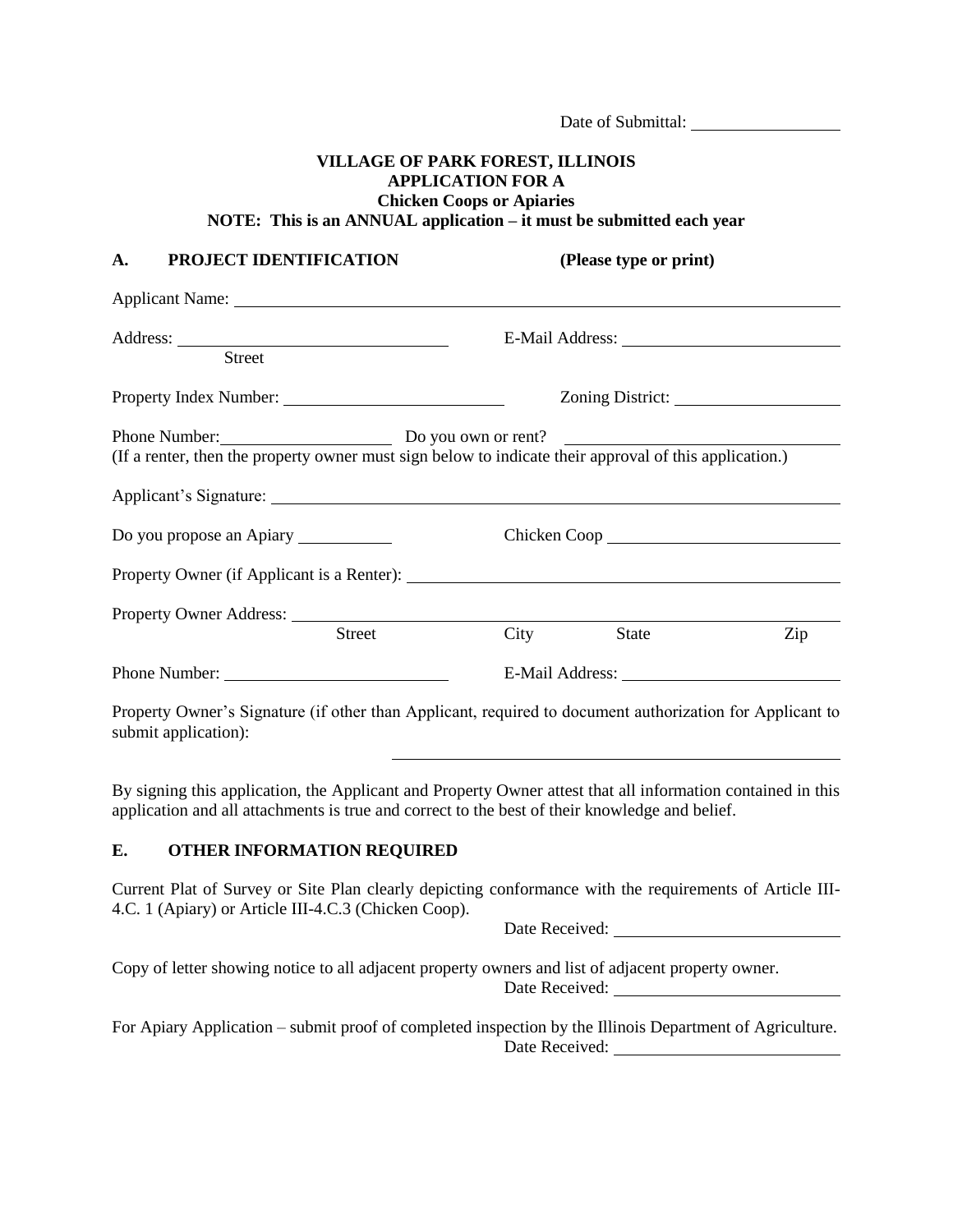## **STANDARDS FOR APIARIES AND CHICKEN COOPS**

Applicant(s) must sign below to attest that they have read the standards provided below and agree to comply with these standards at all times. The full text of the Unified Development Ordinance can be found on the Village website – [www.villageofparkforest.com.](http://www.villageofparkforest.com/)

Applicant(s) Signature

Article III-4.C. Use Standards for Accessory Structures. The following standards apply to accessory structures designated as permitted ("P") or permitted with building permit ("B") in the districts noted in the "Use Standards" column of Table III-4-A. Accessory Structures. (NOTE: Apiaries and Chicken Coops are P-permitted in the zoning districts noted below.)

- 1. Apiary. Bees may be kept in apiaries in accordance with the following standards.
	- a. Permit and Registration. Prior to erecting an apiary, an applicant must provide written notice to all adjacent property owners and obtain a permit from the Zoning Administrator. Such permits must be renewed annually. Apiaries must be registered with the Illinois Department of Agriculture and inspected as required. Proof of completed inspection shall be submitted to the Zoning Administrator within 30 days of inspection.
	- b. Location.
		- 1) Apiaries are allowed in the rear yard of any single-family use in the R-1, R-2, or R-4 District.
		- 2) Apiaries are allowed in the rear yard of any use in the C-3 or M Districts.
	- c. Setback. Apiaries shall be located a minimum of 10 feet from any lot line and a minimum of 10 feet from the principal structure on the lot.
	- d. Number.
		- 1) A maximum of two hives are allowed per zoning lot in the R-1, R-2, and R-4 Districts.
		- 2) A maximum of six hives are allowed per zoning lot in the C-3 and M Districts.
	- e. Safety. Beekeepers shall re-queen colonies that exhibit unusually aggressive behavior, such as stinging or swarming, and shall ensure that a source of water is accessible on the zoning lot within 50 feet of the apiary.
	- f. Maintenance. Apiaries shall be maintained so as not to become a nuisance. Colonies shall be maintained in movable-frame hives with adequate spacing and management techniques to avoid overcrowding and swarming.
	- g. Screening. Apiaries shall be screened to provide a flyway barrier. Such screening shall be at least six feet tall, and consist of a solid fence, vegetative barrier, or combination thereof. The entrance to the apiary shall include a latched gate that shall remain closed when a beekeeper is not present.
	- h. Sales. There shall be no retail sales of any products on-site.
- 2. Chicken Coop. Chickens may be kept in chicken coops, chicken runs, and similar structures in accordance with the following standards.
	- a. Permit. Prior to erecting a chicken coop, chicken run, or similar structure, an applicant must obtain a chicken coop permit from the Zoning Administrator and provide notice to all adjacent property owners. Such permits must be renewed annually.
	- b. Height. The maximum height of a chicken coop shall be eight feet.
	- c. Size. The chicken coop and run, combined, must total a minimum of four square feet per hen, with a minimum of one square foot per hen allocated to the coop, and a minimum of three square feet per hen allocated to the run.
	- d. Location.
		- 1. Chicken coops, chicken runs, and similar structures are allowed in the rear yard of any singlefamily use in the R-1 or R-2 District.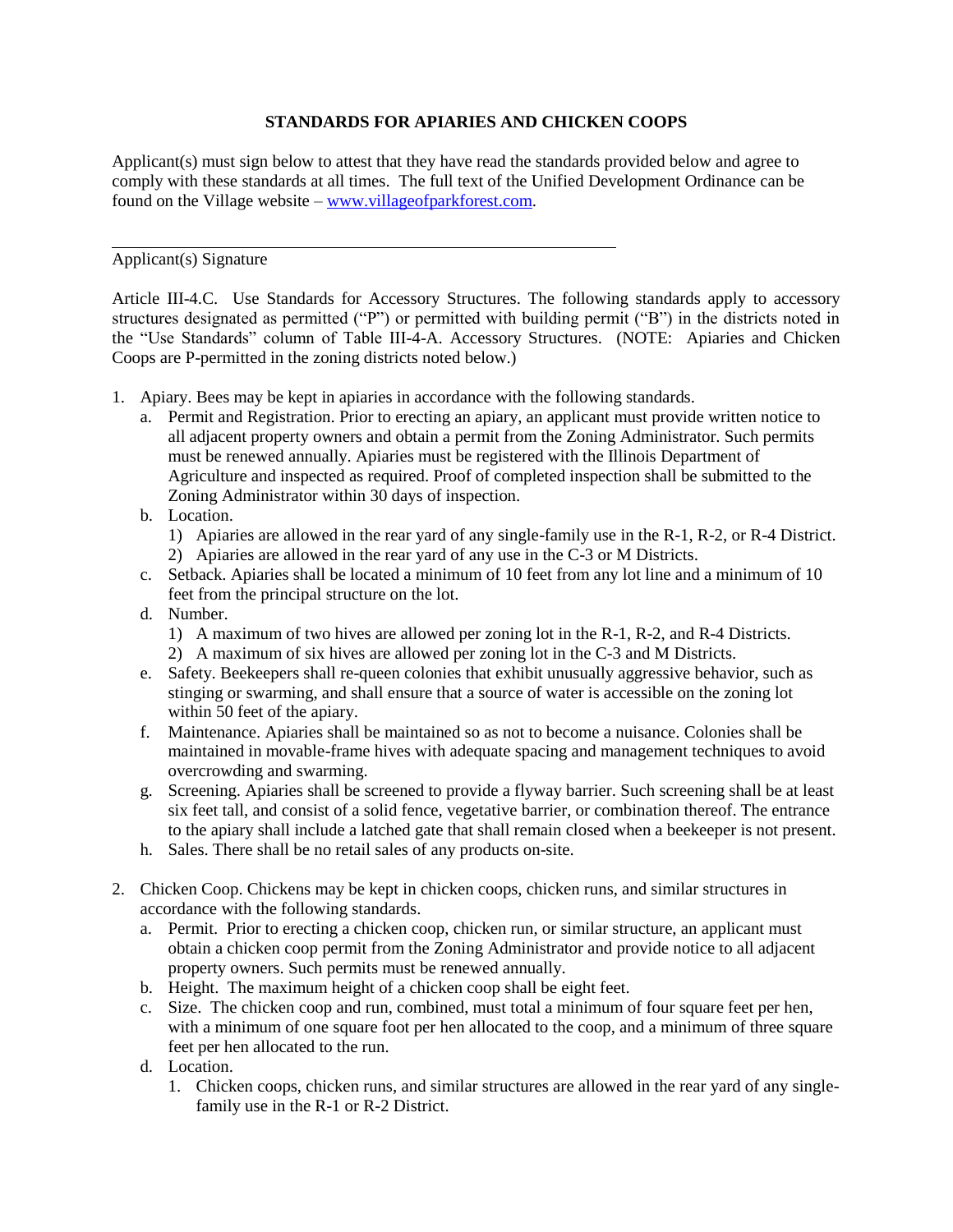- 2. Chicken coops, chicken runs, and similar structures are allowed in the rear yard of any urban agriculture use in the C-3 or M Districts.
- e. Setback. Chicken coops shall be located a minimum of 10 feet from any lot line and a minimum of 10 feet from the principal structure on the lot.
- f. Number First Year. No more than four hens are permitted per zoning lot during the first application year (12 calendar months). Roosters are not permitted. There is no limit on the number of chicks, age six months or younger, that may be kept.
- g. Number Subsequent Years. After one year (12 calendar months) of owning four hens, an applicant may submit an application to increase the number of hens to no more than eight hens. The Zoning Administrator shall approve this application if no substantiated complaints have been received by the Village regarding the applicant's hens in the previous 12-month period.
- h. Perimeter fence. The rear yard of any property where hens are kept must be fenced with a minimum four-foot high fence.
- i. Maintenance. Chicken coops, chicken runs, and similar structures shall be maintained in a manner that provides adequate lighting and ventilation, and protects chickens from cold weather, precipitation, rodents, predators, and trespassers. Chicken coops, chicken runs, and similar structures must be maintained in a sanitary condition and shall be cleaned of droppings, uneaten feed, feathers, and other waste so as not to become a nuisance.
- j. Sales. There shall be no retail sales of any products on-site.
- k. Slaughter. On-site slaughtering of chickens is prohibited.

Submit applications to:

Carrie Malfeo Sustainability Office 226 Forest Boulevard Park Forest, IL 60466 708-503-8153 cmalfeo@vopf.com